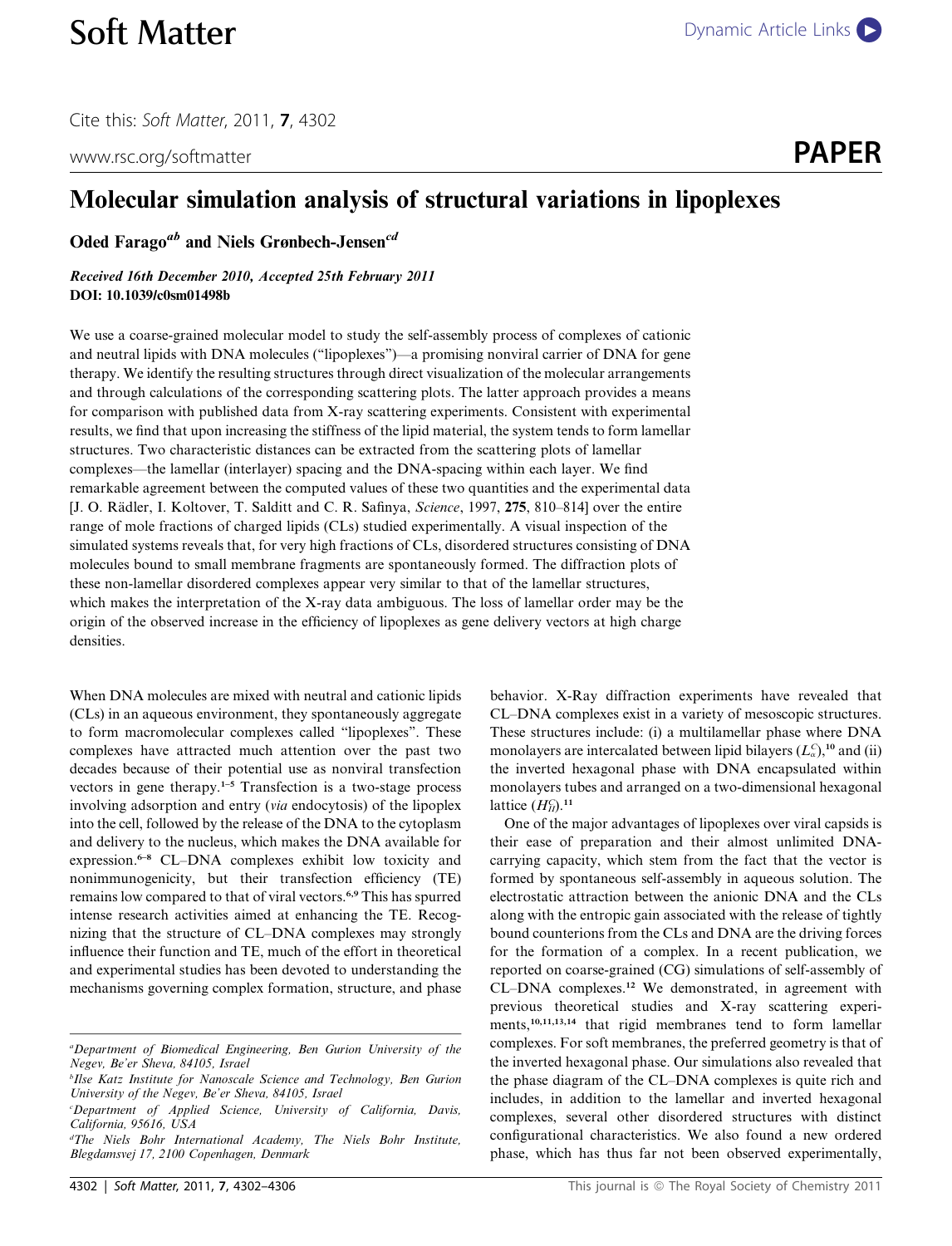where DNA rods and cylindrical micelles form a 2D square lattice analogous to the 3D cubic NaCl-type structure. Our analysis of the computed self-assembled structures was based on simulation images and on the calculation of the Fourier transform of the DNA positions.<sup>12</sup> The Fourier transform provides a quantitative measure for how the simulated structures would appear in X-ray scattering experiments. To achieve a better comparison with the experimental data, one should also consider the contribution of the lipids to the scattered intensity. By plotting the separate contributions of each component (something which cannot be done experimentally), one can dissect the information displayed in the scattering plots.

In this paper we analyze the scattering intensity plots (the square of the Fourier transform averaged of all angles<sup>12</sup>) of the lamellar complexes, which are formed in our simulations when the DNA is mixed with the stiff lipid material. The technical details of the model and the simulations have been presented in ref. 12. In short, the model is based on the Noguchi–Takasu implicit solvent CG membrane model<sup>15</sup> in which each lipid of length  $l_{\text{LIP}}$  is represented by a linear rigid molecule<sup>16</sup> consisting of three beads of diameter  $\sigma = l_{\text{LIP}}/3 = 6.25 \text{ Å}$ , one of which is hydrophilic and the other two are hydrophobic. The CLs are modeled by associating the hydrophilic bead with a positive unit point charge, while the DNA molecules are modeled as infinitely long parallel rigid rods of diameter  $D_{\text{DNA}} = 4\sigma = 25 \text{ Å}$  with uniform charge density corresponding to  $-1.7$  e  $\AA^{-1}$ . The molecules interact via three types of interactions: (i) unscreened electrostatic interactions which are calculated using the Lekner summation method.<sup>17,18</sup> (ii) Short-range repulsive ("hard core") potential. The bead–bead pair potential  $U_{\text{rep},\text{bb}}$  is given by Eqn (4) in ref. 15, and the bead–DNA potential  $U_{\text{rep},\text{bD}}(r) = U_{\text{rep},\text{bD}}(r - r)$ 1.5 $\sigma$ ). Since the DNA rods are strongly repelled from each other by electrostatic forces, there was no need to introduce an additional  $U_{\text{ren,DD}}$  term. (iii) The Noguchi–Takasu hydrophobic interaction potential, given by Eqn (5)–(6) in ref. 15. The lipids and the DNA rods are initially randomly distributed within a given volume in the simulation box and, through molecular dynamics (MD) simulations at constant temperature, we follow the evolution of the complexes under different conditions. As the objective of the simulations is to attain self-assembled structures representative of equilibrium, we simulate tens of millions of time steps such that at least half of the total simulated time does not change the characteristics of the visible structures. We have also verified that, while the details of the shown structures do depend on initial conditions, the significant characteristics, such as the peaks in the resulting scattering intensities, are well defined.

We study isoelectric complexes where the total charges on DNA and the CLs neutralize each other, with no added counterions. The structure of the complex is determined as a function of two parameters: (i) the fraction of CLs,  $\phi_c$ , which can be varied by adding different amounts of neutral lipids (NLs), and (ii) the bending modulus,  $\kappa_s$ , which is the prefactor of the bending energy term introduced in the later version of the Noguchi–Takasu model<sup>19</sup> to control the stiffness of the simulated membranes (see Eqn (7) in ref. 12).

Fig. 1 shows the diffraction patterns of stiff complexes ( $\kappa_s = 10$ ) with different values of  $\phi_c$  ranging from  $\phi_c = 1$  (a) to  $\phi_c = 4/15$  (l). Following the approach outlined in ref. 12, we

calculate diffraction patterns from the two-dimensional (2D) Fourier transformation

$$
\mathscr{F}(\bar{q}) = \sum_{j=1}^{N} w_j \exp(i\bar{r}_j\bar{q}), \qquad (1)
$$

where  $\bar{r}_i$  represents the 2D coordinate of the DNA rod or the 2D coordinate of a bead's center of mass in the plane perpendicular to the DNA axis,  $\bar{q}$  is the reciprocal lattice vector, and  $w_i$  represents the electron density of the jth particle relative to bulk water. For each value of  $\phi_c$ , we show a triplet of figures consisting of (left) the simulated scattered intensity from the DNA rods (with  $N = N_{\text{DNA}}$ in eqn (1)), (middle) the simulated scattered intensity from the lipids ( $N = 3N<sub>LIP</sub>$ ), and (right) the self-assembled structure of the complex. The displayed scattering intensities are  $I(q) \sim \langle |\mathcal{F}(\bar{q})|^2 \rangle_{\theta}$ , where  $\bar{q} = q \exp(i\theta)$  and $\langle \ldots \rangle_{\theta}$  denotes the average over all angels. All the DNA scattering plots are drawn on the same scale. The lipid scattering plots are also drawn on the same scale, except for (a)–(e) which are multiplied by the factor indicated on the corresponding plot. The relative scattering intensity of the lipids and the DNA depends on their electron densities, as well as on  $\phi_c$ . Using reasonable values for the electron densities,  $20,21$  we find that the scale of the DNA intensities is two order of magnitude larger than that of the lipids. Nevertheless, the scattering plots of the lipids exhibit two well identified peaks located at  $q_{\text{LAM}}$  and  $2q_{LAM}$ . These peaks are commonly associated with the lamellar structure. From the position of the first lamellar peak, one can extract the inter-layer lamellar spacing d through  $q_{\text{LAM}} = 2\pi/d$ . The DNA plots generally exhibit three peaks, two of which coincide with the lamellar peaks from the lipid scattering plots, and one which is commonly referred to as the ''DNA peak''. The position of the latter at  $q_{\text{DNA}}$  provides information about the DNA spacing within each layer of the lamellar structure,  $d_{\text{DNA}}$ . It is assumed that  $q_{\text{DNA}} = 2\pi/d_{\text{DNA}}$ . Notice that the scattering from the DNA includes the information about the lamellar spacing also observed in the scattering intensity from the lipids. This can be easily understood by considering the idealized lamellar structure sketched in Fig. 2. In this structure, the DNA rods form an oblique lattice with lattice vectors equal to  $a_1 = d_{\text{DNA}}$  and  $a_2 = d/\sin\theta$ . The reciprocal lattice is also oblique with the same angle  $\theta$  between the lattice vectors  $b_1 = 2\pi/d$  and  $b_2 = 2\pi/d_{\text{DNA}}$ . The peaks which can be seen in the scattering plots of the DNAs correspond to the reciprocal lattice vectors:  $b_1$ ,  $2b_1$ , and  $b_2$ . These are also the peaks which are usually observed in actual scattering experiments.<sup>10</sup> For idealized lamellar structures, the scattering intensity has peaks at other wavevectors  $q$  which correspond to linear combinations of integer-multiples of  $b_1$  and  $b_2$ . The positions of these peaks are  $\theta$ -dependent.<sup>22</sup> In non-idealized complexes, like the ones in our simulations, these peaks are usually very small and are hard to detect in the scattering plots.

Two open arrows are drawn in each of the lipid scattering plots included in Fig. 1. The first one indicates the position of the larger lamellar peak which is located at  $q_{\text{LAM}} = 2\pi/d$ . The second one denotes the wavevector  $2q_{LAM}$ , where we indeed find the second lamellar peak. These two arrows are copied into the corresponding DNA scattering plot, verifying that these peaks are also reproduced by the DNA ordering as explained above. Notice that  $q_{\text{LAM}}$  is only weakly dependent on  $\phi_c$ . In contrast, the position of the third peak, which is indicated by the solid arrow, varies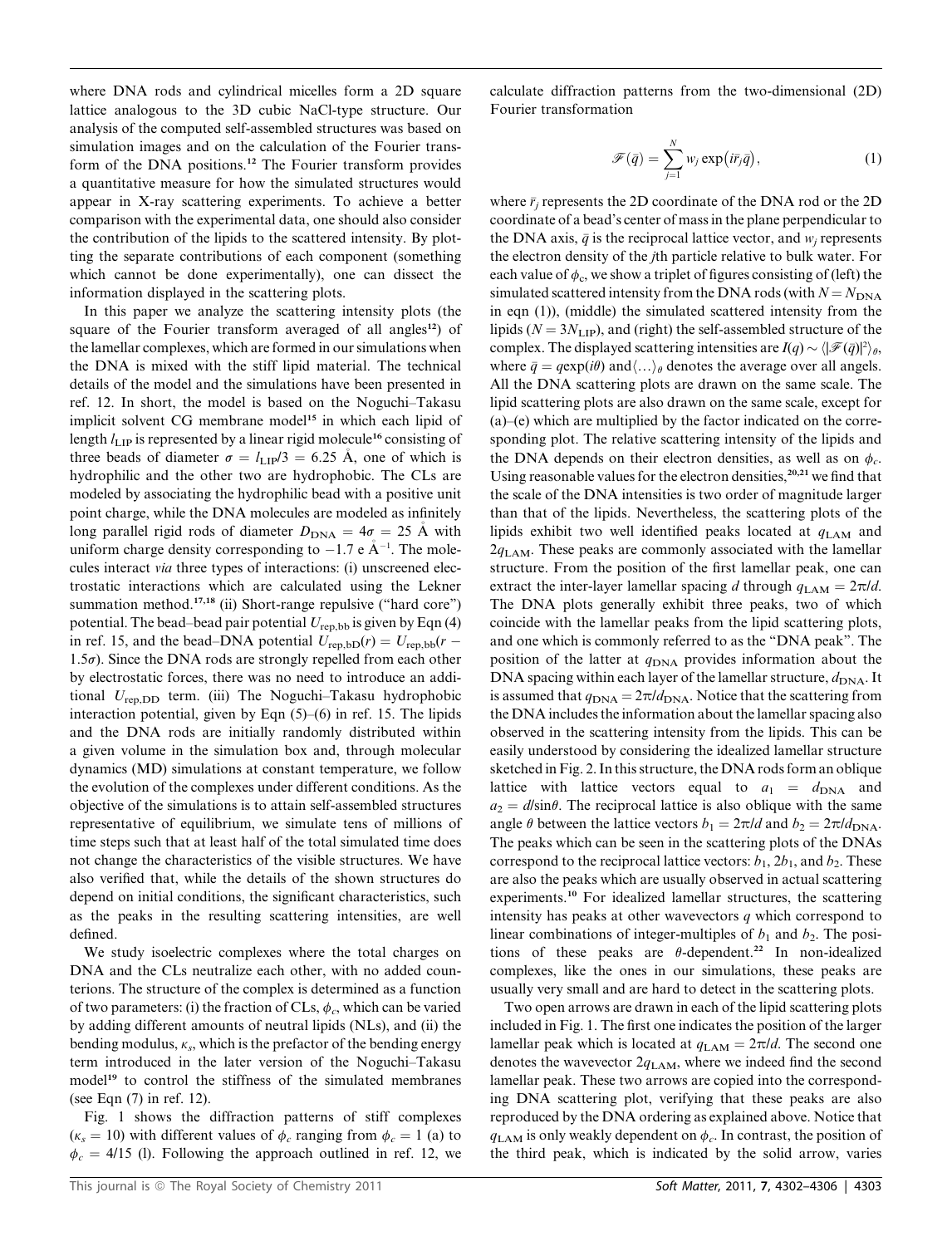

Fig. 1 Self-assembled complex structures consisting of 32 DNA rods mixed with 800 CLs. The amount of NLs varies from 0 ( $\phi_c = 1$ ) in (a) to 2200  $(\phi_c = 4/15)$  in (l). Each structure is initiated in a random molecular configuration, and has evolved for 10–50  $\times$  10<sup>6</sup> MD time steps. The structures are viewed along the DNA axes. Color coding: grey—hydrophobic lipid beads, red—charged hydrophilic heads, green—neutral hydrophilic heads, and blue—DNA rods. For each configuration, the scattering intensities of the DNA rods and the lipids are also plotted. The open arrows indicate the position of the lipid peaks at  $q_{\text{LAM}}$  and  $2q_{\text{LAM}}$ . The solid arrow indicate the position of the DNA in-plane correlation peak at  $q_{\text{DNA}}$ .



noticeably with  $\phi_c$ . This peak is located at  $q_{\text{DNA}} = 2\pi/d_{\text{DNA}}$ , and the variations in its position reflect the decrease in the DNA spacing with increasing  $\phi_c$ . From the computed scattering plots shown in Fig. 1, we can extract d and  $d_{\text{DNA}}$  as a function of  $\phi_c$ . Our results are summarized in Fig. 3(a). The visual impression of this



Fig. 2 Sketch of an idealized lamellar complex.<br>Fig. 3 (a) The inter-layer lamellar spacing d and the DNA-spacing  $d_{\text{DNA}}$  vs.  $1/\phi_c$ , as computed from the peaks indicated by arrows in the scattering plots shown in Fig. 1. (b) The same quantities derived from synchrotron X-ray scattering data reported in ref. 10.  $1/\phi_c = 1$  in (a) corresponds to  $L/D = 2.2$  in (b). (b) has been adapted from ref. 10 and 25. Reproduced with permission from Elsevier and AAAS.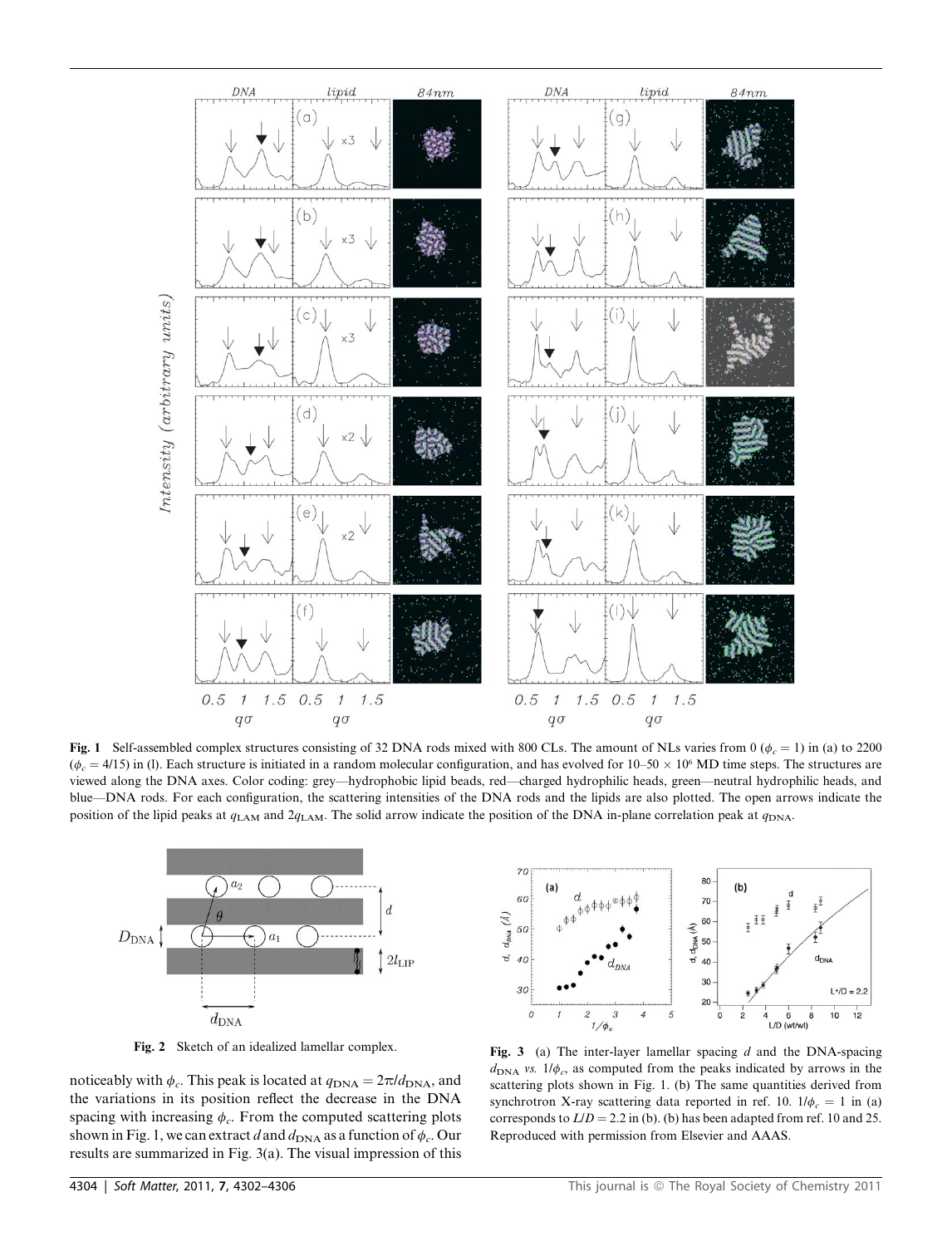plot is that the results are in overall agreement with the idealized geometry of a lamellar structure shown in Fig. 2. Specifically, the lamellar spacing is well approximated by the sum of twice the length of the lipids and the diameter of the DNA rods,  $d \approx (2l_{\text{LIP}}+$  $D_{\text{DNA}}$ )  $\approx 10\sigma = 62.5$  Å. Similarly, the characteristic distance  $d_{\text{DNA}}$  between DNA rods in each layer approximates a linear relationship with  $1/\phi_c$ .<sup>10,23,24</sup> This relationship can be derived from the simple geometric consideration that equally spaced DNA rods fill the surface area made available by the lipid bilayer material for any given charge density. There are, however, noticeable deviations from this idealized picture, especially at large  $\phi_c$ . The lamellar spacing decreases below the ideal value, while the DNA spacing attains values higher than predicted by the linear relationship. The origin of these discrepancies becomes clear by inspection of the corresponding structures shown in Fig. 1, where we observe that the long range lamellar order is lost at high  $\phi_c$  in favor of a disordered arrangement of smaller DNA-bilayer fragments. The transition is consistent with previously described membrane rupture at high charge densities resulting from the electrostatic stresses that develop in the complex.23,24 The highly charged cationic membrane fragments strongly associate with the DNA rods to form the disordered structures seen in Fig. 1(a)–(d). We should not, therefore, be surprised that the values of  $d$  and  $d_{\text{DNA}}$ , which we inferred for lamellar structures, deviate from the expected behavior. The nearly constant behavior of  $d_{\text{DNA}}$  vs.  $\phi_c$  in the disordered phase can be well observed in the structures seen in Fig. 1(a)–(d). The decrease in  $d$  in this regime is also consistent with the transition into the disordered phase, where the highly charged cationic membranes become squeezed between the negatively charged DNA rods.

Fig. 3(b) shows the synchrotron X-ray scattering data reported in ref. 10. The agreement with the simulation results in (a) is obvious, lending credibility to our CG model as well as to the Fourier space analysis of the resulting structures. The horizontal axes of the figures express the inverse of the membrane charge density using different scales:  $1/\phi_c$  in (a) and L/D (the mass ratio between the lipid and DNA material) in (b). The scales are linearly related by:  $2.2(1/\phi_c) = L/D$ . In both figures, the lamellar spacing approaches the asymptotic value  $d \approx 2l_{\text{LIP}} + D_{\text{DNA}}$  at small membrane change densities. These asymptotic values are different in the two figures, but this is merely a consequence of the chosen model parameters for  $l_{\text{LIP}}$ and  $D<sub>DNA</sub>$ , which slightly differ from the experimental values. Both figures exhibit a weak, and very similar, monotonic decrease of d with increasing membrane charge density. For fully charge membranes, the value of  $d$  is depressed by about 15– 20% compared to the low density asymptote. In ref. 25 this decrease has been attributed to the difference in length between DOPC (neutral) and DOTAP (cationic), the latter being about  $6$  Å shorter than the former. We, however, observe the same behavior with CLs and neutral lipids, being geometrically identical. Our simulations point to two more explanations for this observation: For moderately charged membranes the effective bilayer thickness slightly shrinks with  $\phi_c$  due to the tensile stress induced by the (negative) electrostatic energy density of a confined charge neutral systems.<sup>17</sup> For high membrane charge density, the decrease in d is likely related to the loss of lamellar order. In this regime, the derived value of  $d = 2\pi/q_{\text{LAM}}$  does not necessarily coincide with the actual

interlayer spacing, since the derivation is based on the presumption that the complex is ideally lamellar.

The agreement between the simulation and experimental results for  $d_{\text{DNA}}$  is also clear. In both fig. 3(a) and (b), we observe that the DNA spacing drops from  $d_{\text{DNA}} \approx 60 \text{ Å}$  at low charge densities to  $d_{\text{DNA}} \approx 30 \text{ Å}$  at high charge densities, in a manner which is well approximated by a linear relationship with the inverse charge density. At very high charge densities, both figures exhibit the same deviation from a linear relationship between  $d_{\text{DNA}}$  and the inverse charge density. This feature has been attributed in ref. 10 to the limiting contact distance,  $D_{\text{DNA}}$ , between DNA rods. This interpretation of the results is correct provided that the hydration shell is included in the contact distance. Our results provide yet another possibility. Visual inspection of the self-assembled structures show that the DNA rods do not experience any hard core interactions. The plateaulike behavior of  $d_{\text{DNA}}$  at high charge densities is related to the formation of disordered structures which enable a more loose packing of the DNA rods.

What we have described in this paper is based on the very close agreement between the computational and experimental results shown in Fig. 3. These results can be explained by a structural shift from lamellar to a fragmented geometry occurring at high membrane charge densities. The fragmentation of the membranes is consistent with the membrane rupture observed in our earlier work described in ref. 23 and 24, where we used a different CG membrane model. This consistency gives us confidence that the loss of structural integrity of the membrane at high charge densities is not an artifact of a particular model. However, we recognize that although this work features the largest complexes ever simulated, there may still be some finite size effects that obscure the comparison with experiments. One such finite size effect is related to the periodic boundary conditions along the DNA axis, which force the infinite DNA rods to lie parallel to each other. This constraint, which simplifies the computational scheme, may lead to the formation of structures with artificial spatial correlations between the DNA rods. Another finite size effect is related to the relatively small sizes of the simulated complexes which, therefore, have scattering plots with peaks that are broader than in the corresponding experimental scattering plots. This low resolution makes it difficult to infer the degree of order from the width of the peaks. Yet another consequence of finite sizes is the enhancement of surface effects. While it seems plausible that the increase in the electrostatic tensile stress at high charge densities does proliferate structural defects, it could be that these defects form more easily on the boundaries of the complex and, therefore, they become overexpressed in our smaller complexes. Nevertheless, the close agreement between Fig. 3(a) and (b), over the entire range of charge densities, supports the possibility that structural variations observed in our simulations may take place in nature. Such a structural shift from lamellar to fragmented geometry should have implications for gene therapy. The shift may explain the improvement in transfection efficiency (TE) exhibited by these complexes at high membrane charge densities.<sup>6</sup> One of the main limiting stages in the transfection process is the release of the genetic material from the complex into the cytoplasm of the host cell. It is indeed reasonable to expect that the DNA rods will be more readily released from the fragmented disordered complexes